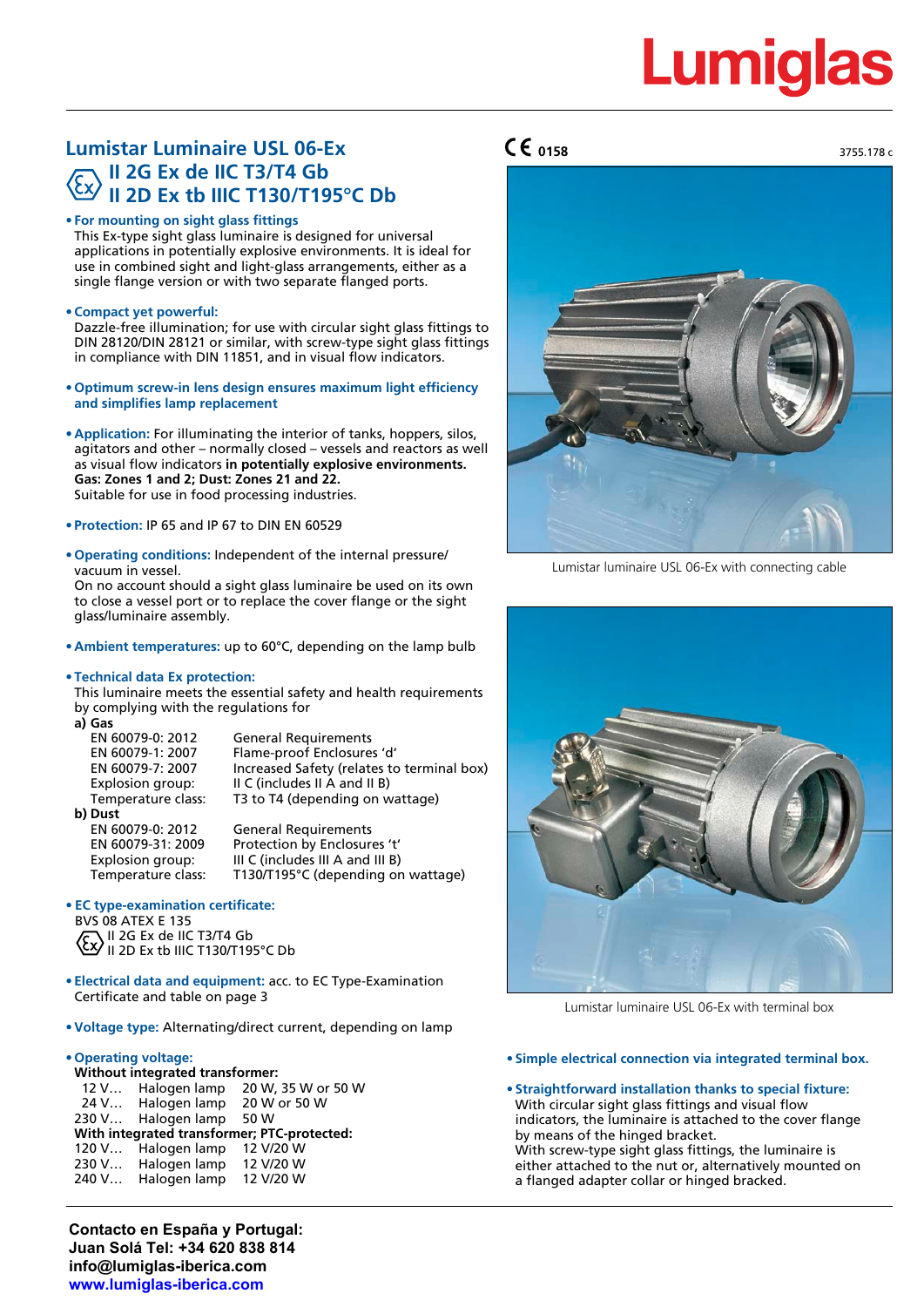### **• Dimensions and electrical data for stainless steel Lumistar luminaire USL 06-Ex:**



- Cable gland with pressure-tight resin-cast connecting cable, Sinotherm 110 H05GG-F 3G, 1.5 mm<sup>2</sup> (supplied cable length: 2 m)
- Protective conductor terminal: Internal terminal already connected, additional external protective conductor terminal on enclosure
- Weight (without connecting cable): without built-in transformer: 1.7 kg; with built-in transformer: 2.3 kg



**Contacto en España y Portugal: Juan Solá Tel: +34 620 838 814 info@lumiglas-iberica.com www.lumiglas-iberica.com**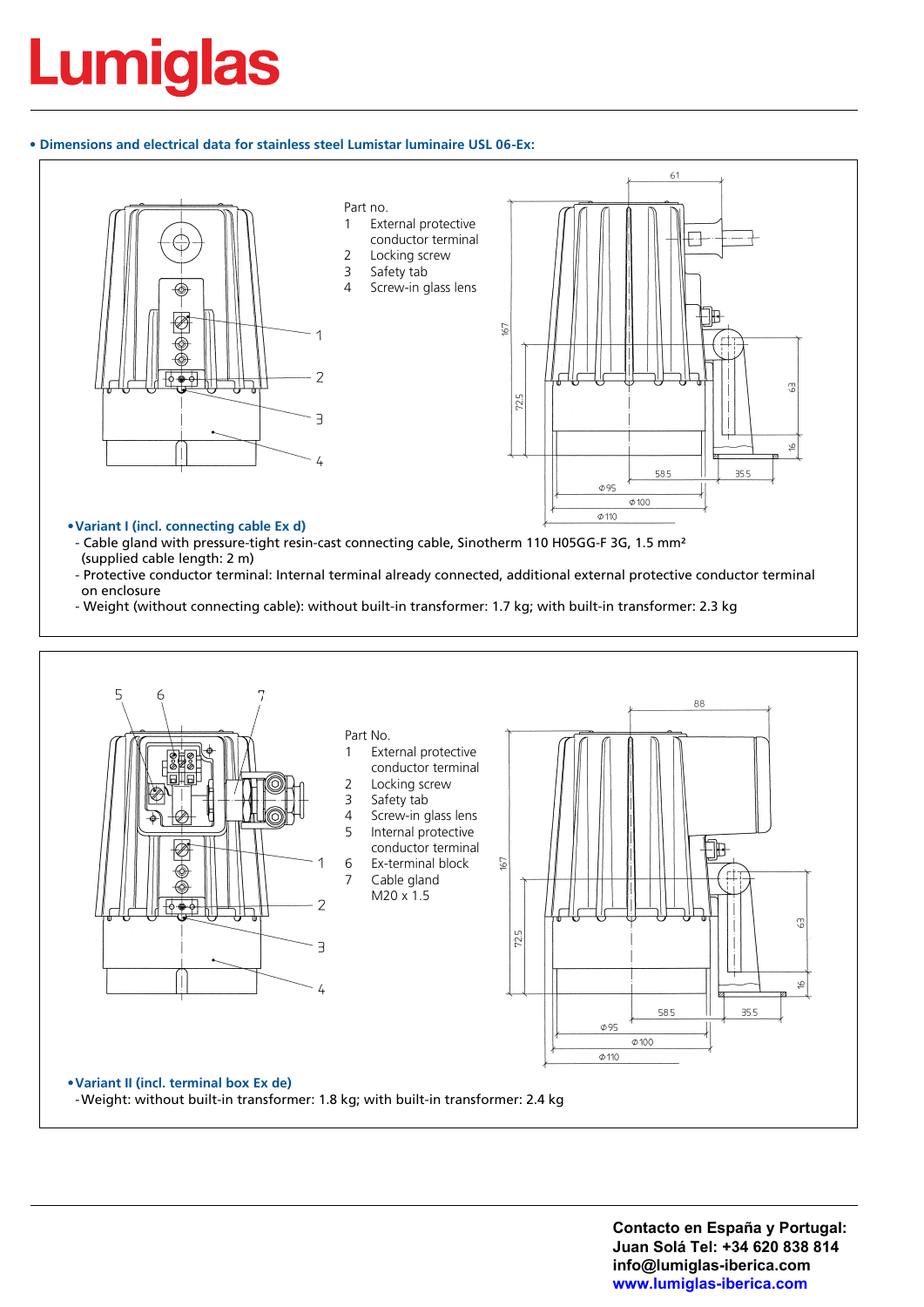#### **No. USL 06-Ex Variant** Part No. Vol**tage Built-in transf. Halogen lamp\* Voltage** | Socket **Ambient temperature range**  $-20^{\circ}$ C ≤ T<sub>a</sub> ≤ **+40°C** +  $-20^{\circ}$ C ≤ T<sub>a</sub> ≤ **+60°C** 1 (12 V) 20 W 3541.001.00 12 . without 12 V/20 W GY6.35 2G T4 2D T130°C 2G T4 2D T130°C 2  $|$  (12 V) 20 W  $|$  3541.003.00  $|$  12  $\simeq$   $|$  without  $|$  . We are 12 V/20 W  $|$  GU5.3  $|$  2G T4  $|$  2D T130°C  $|$  2G T4  $|$  2D T130°C 3  $|$  (24 V) 20 W  $|$  3541.006.00  $|$  24  $\simeq$   $|$  without  $|$   $|$  24 V/20 W  $|$  G4  $|$  2G T4  $|$  2D T130°C  $|$  2G T4  $|$  2D T130°C  $4$  (120 V/12 V) 20 W  $3541.011.00$   $120 \sim$  with 12 V/20 W GY6.35 2G T4 2D T130°C 2G T4 2D T130°C 5 (230 V/12 V) 20 W  $\big|$  3541.016.00  $\big|$  230  $\sim$   $\big|$  with  $\big|$  12 V/20 W GY6.35  $\big|$  2G T4  $\big|$  2D T130°C  $\big|$  2G T4  $\big|$  2D T130°C 6 (240 V/12 V) 20 W 3541.021.00 240 ~ with 12 V/20 W GY6.35 2G T4 2D T130°C 2G T4 2D T130°C 7 | (12 V) 35 W | 3541.026.00 | 12  $\simeq$  | without | 12 V/35 W | GY6.35 | 2G T4 | 2D T130℃ | 2G T3 |2D T195℃ 8 (12 V) 50 W 3541.031.00 12 . without 12 V/50 W GY6.35 2G T3 2D T195°C **– –** 9 (24 V) 50 W 3541.036.00 24 . without 24 V/50 W GY6.35 2G T3 2D T195°C **– –** 10 (230 V) 50 W 3541.041.00 230  $\simeq$  without 230 V/50 W Hi-Spot GZ10 2G T3 2D T195°C **–**

## **• Connecting data: Temperature classification and electrical parameters:**

**Variante I (including connecting cable)**

**Order data** (**\***please specify if flood reflector is preferred)**:**

e. g. Lumistar luminaire USL 06-Ex with connecting cable, 24 V / 20 W, part no. 3541.006.00;

with accessory: 5 m connecting cable, part no. 1084.015.00

## **Variante II (including terminal box)**

| No.            | <b>USL 06-Ex</b>     | Part No.    | Vol-          | <b>Built-in</b> | Halogen lamp*      |        | Ambient temperature range |                                                    |                          |                   |
|----------------|----------------------|-------------|---------------|-----------------|--------------------|--------|---------------------------|----------------------------------------------------|--------------------------|-------------------|
|                | Variant              |             | tage          | transf.         | Voltage            | Socket |                           | $-20^{\circ}$ C $\leq$ T <sub>s</sub> $\leq$ +40°C |                          | -20°C ≤ T ≤ +60°C |
|                | (12 V) 20 W-AK       | 3541.051.00 | $12 \simeq$   | without         | 12 V/20 W          | GY6.35 | 2G T4                     | 2D T130°C                                          | 2G T4                    | 2D T130°C         |
| $\overline{2}$ | (12 V) 20 W-AK       | 3541.053.00 | $12 \simeq$   | without         | 12 V/20 W          | GU5.3  | 2G T4                     | 2D T130°C                                          | 2G T4                    | 2D T130°C         |
| 3              | (24 V) 20 W-AK       | 3541.056.00 | $24 \simeq$   | without         | 24 V/20 W          | G4     | 2G T4                     | 2D T130°C                                          | 2G T4                    | 2D T130°C         |
| $\overline{4}$ | (120 V/12 V) 20 W-AK | 3541.061.00 | 120 $\sim$    | with            | 12 V/20 W          | GY6.35 | 2G T4                     | 2D T130°C                                          | 2G T4                    | 2D T130°C         |
| 5              | (230 V/12 V) 20 W-AK | 3541.066.00 | 230 $\sim$    | with            | 12 V/20 W          | GY6.35 | 2G T4                     | 2D T130°C                                          | 2G T4                    | 2D T130°C         |
| 6              | (240 V/12 V) 20 W-AK | 3541.071.00 | 240 $\sim$    | with            | 12 V/20 W          | GY6.35 | 2G T4                     | 2D T130°C                                          | 2G T4                    | 2D T130°C         |
| $\overline{7}$ | (12 V) 35 W-AK       | 3541.076.00 | $12 \simeq$   | without         | 12 V/35 W          | GY6.35 | 2G T4                     | 2D T130°C                                          | $\overline{\phantom{0}}$ | -                 |
| 8              | (12 V) 50 W-AK       | 3541.081.00 | $12 \simeq$   | without         | 12 V/50 W          | GY6.35 | 2G T3                     | 2D T195°C                                          |                          |                   |
| 9              | (24 V) 50 W-AK       | 3541.086.00 | $24 \simeq$   | without         | 24 V/50 W          | GY6.35 | 2G T3                     | 2D T195°C                                          | $\overline{\phantom{0}}$ | -                 |
| 10             | (230 V) 50 W-AK      | 3541.091.00 | $230 \approx$ | without         | 230 V/50 W Hi-Spot | GZ10   | 2G T4                     | 2D T130°C                                          | $\qquad \qquad$          | -                 |

**Order data** (**\***please specify if flood reflector is preferred)**:**

e. g. Lumistar luminaire USL 06-Ex with terminal box, 24 V / 20 W-AK, part no. 3541.056.00

#### **• Accessories:**

| No. | Component                                                             | Part No.       |
|-----|-----------------------------------------------------------------------|----------------|
|     | Stainless steel mounting (hinged bracket) for luminaire               | 0354.016.00    |
|     | Stainless steel mounting (flanged adapter collar) for luminaire       | 1356.015.00    |
|     | Lumiglas timer module, integrated, for timed switching, 5 min.        | Please request |
| 4   | Lumiglas timer module, Ex-timer switch, external, for timed switching | Please request |
|     | Claw spanner for screw-in lens, for opening the lamp                  | 6805.001.00    |
| 6   | Cable gland complete with 5 m connecting cable (for Variant I)        | 1084.015.00    |
|     | Cable gland complete with 20 m connecting cable (for Variant II)      | 1084.017.00    |